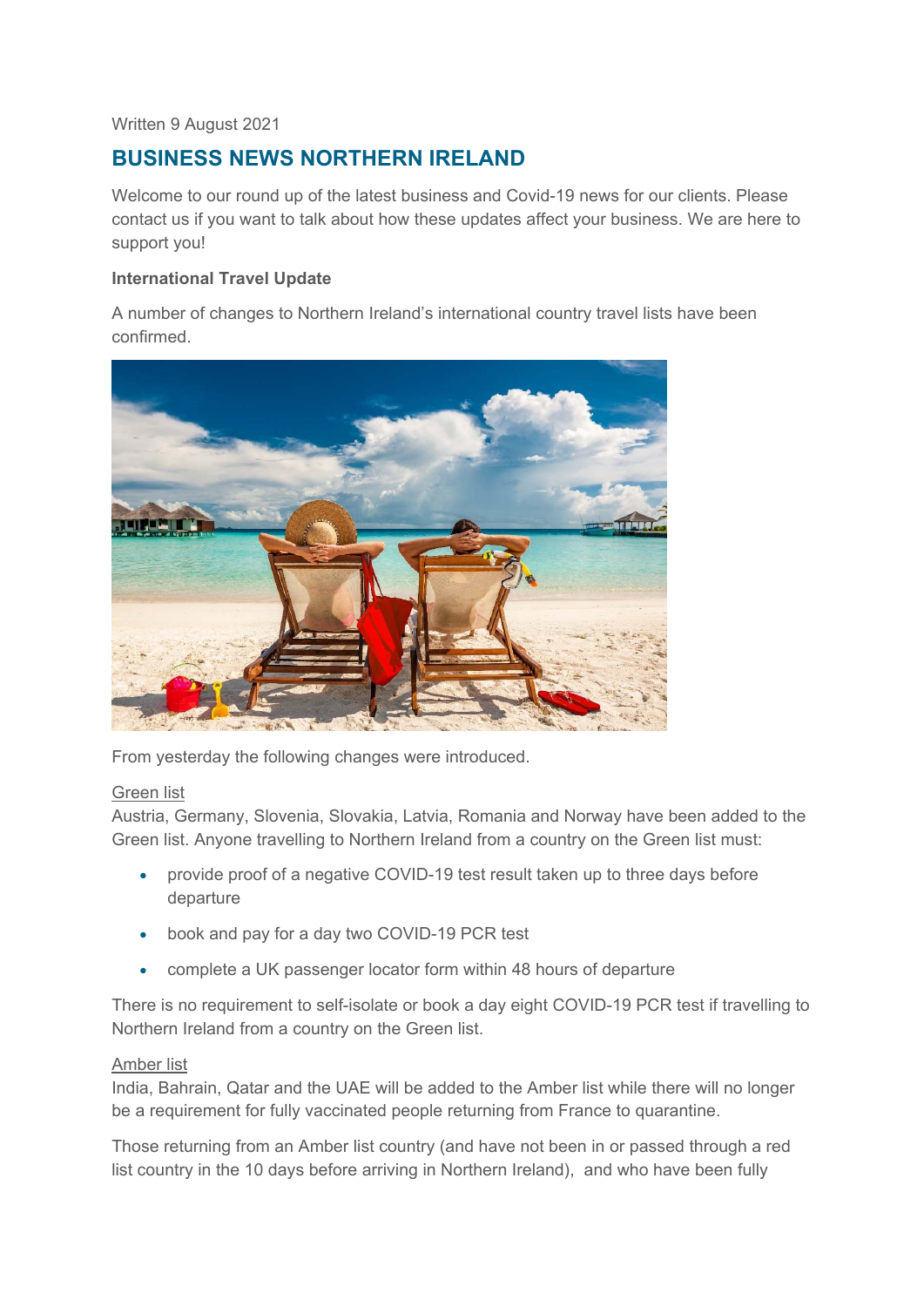vaccinated under the UK, USA or EU vaccination programmes, do not have to self-isolate or take the day eight post-arrival test.

However fully vaccinated people must still:

- provide proof of a negative COVID-19 test result taken up to three days before departure
- book and pay for a day two COVID-19 PCR test
- complete a UK passenger locator form within 48 hours of departure

Anyone travelling from an Amber list country who hasn't been fully vaccinated must:

- provide proof of a negative COVID-19 test result taken up to three days before departure
- book post-arrival testing
- complete a UK passenger locator form either on arrival, or in the 48 hours before arrival
- self-isolate for 10 days

#### Red list

Georgia, La Reunion, Mayotte and Mexico will be added to the Red list.

Anyone travelling to Northern Ireland from a country on the Red list must:

- provide proof of a negative COVID-19 test result taken up to three days before departure
- complete a UK passenger locator form within 48 hours of departure
- book and enter managed isolation (hotel quarantine) for 10 days, which includes post-arrival tests

The latest advice and rules on travel are available on NI Direct(external link opens in a new window / tab).

# **Top 30 common cyber vulnerabilities listed in a joint advisory document**

Cyber security agencies from the UK, US and Australia have released a joint advisory detailing the most commonly exploited vulnerabilities in 2020 and 2021. According to the advisory, hackers continue to exploit publicly known - and often years old - vulnerabilities in a range of devices and software. Four of the most targeted vulnerabilities in the last year affected:

- remote work
- virtual private networks (VPNs)
- cloud-based technologies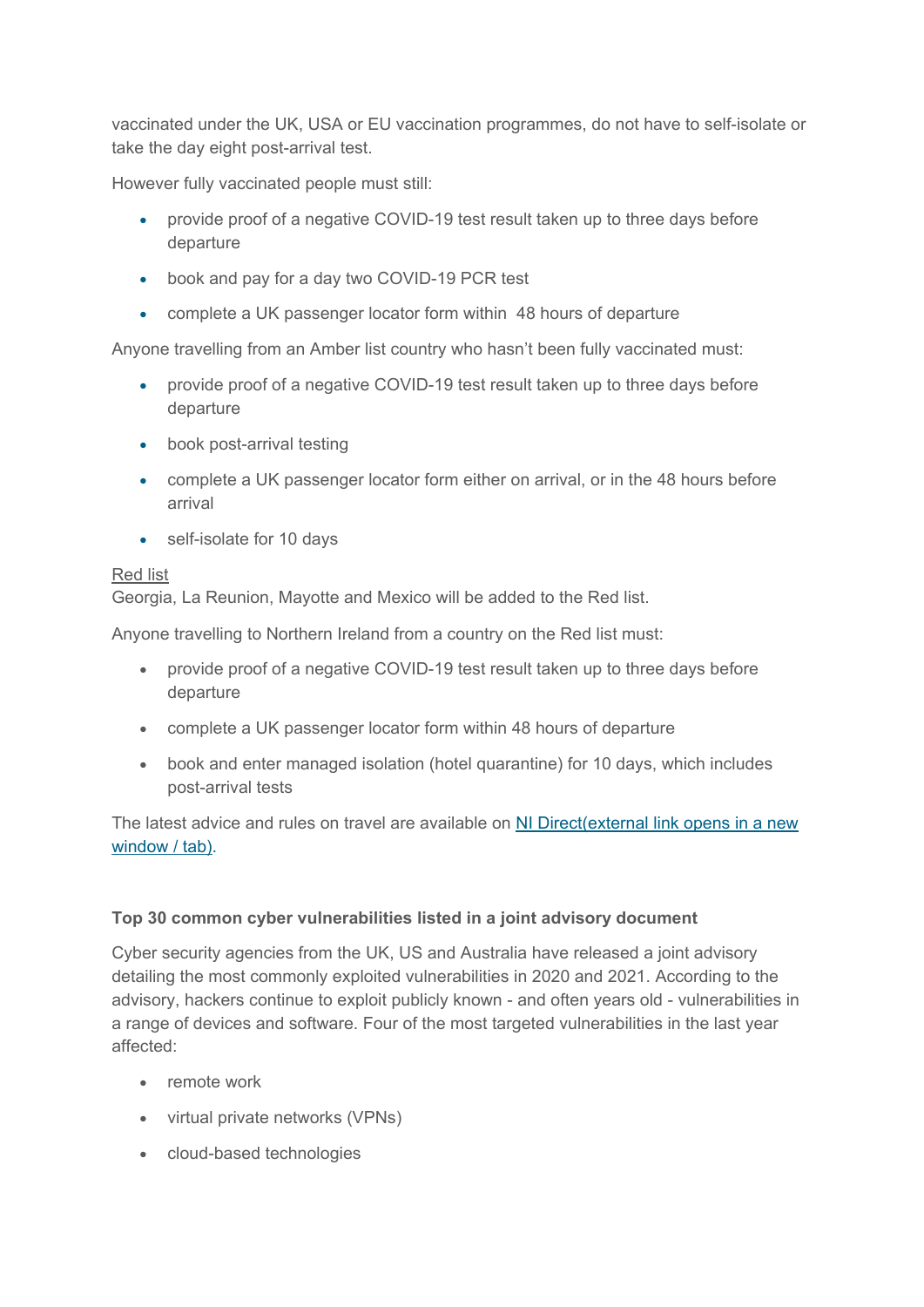In particular, many VPN gateway devices remained unpatched during 2020, with the growth of remote work options challenging the ability of public and private sector organisations to conduct rigorous patch management. In 2021, malicious cyber actors continue to target vulnerabilities in perimeter-type devices. This document lists suppliers, products, and common vulnerabilities and exposures that need urgent patching and outlines detection methods and provides recommended mitigations.

Read the guidance on the top 30 routinely exploited vulnerabilities

# **Brexit - International bus or coach services and tours: vehicle documents**

This guidance in the 'Vehicle insurance and green cards' section has been updated, as green cards are no longer needed to drive in the EU (including Ireland), Andorra, Bosnia and Herzegovina, Iceland, Liechtenstein, Norway, Serbia or Switzerland.

See: International bus or coach services and tours: vehicle documents - GOV.UK (www.gov.uk)

# **National Insurance for workers from the UK working in the EEA or Switzerland**

Individuals who are employees or self-employed, pay social security contributions depending on their personal circumstances and the country they are going to work in.

The liability of the employer to pay social security contributions will follow the liability of their employees.

If you go to work in:

- the EU, you'll only have to pay into one country's social security scheme at a time
- Iceland, Norway or Switzerland, you may only have to pay into one country's social security scheme at a time

This will usually be in the country where the work is being done.

In the UK, social security contributions are called National Insurance contributions.

Individuals continue to pay National Insurance contributions only in the UK if HMRC has issued you with the relevant certificate as evidence that this is the case.

You, or your employer, should apply for a certificate if you're:

- going to work temporarily in the EU for up to 2 years
- a worker working in the UK and one or more EU countries
- a civil servant working for the UK government
- working onboard a vessel at sea, with a UK flag
- working as a flight or cabin crew member, where your home base is in the UK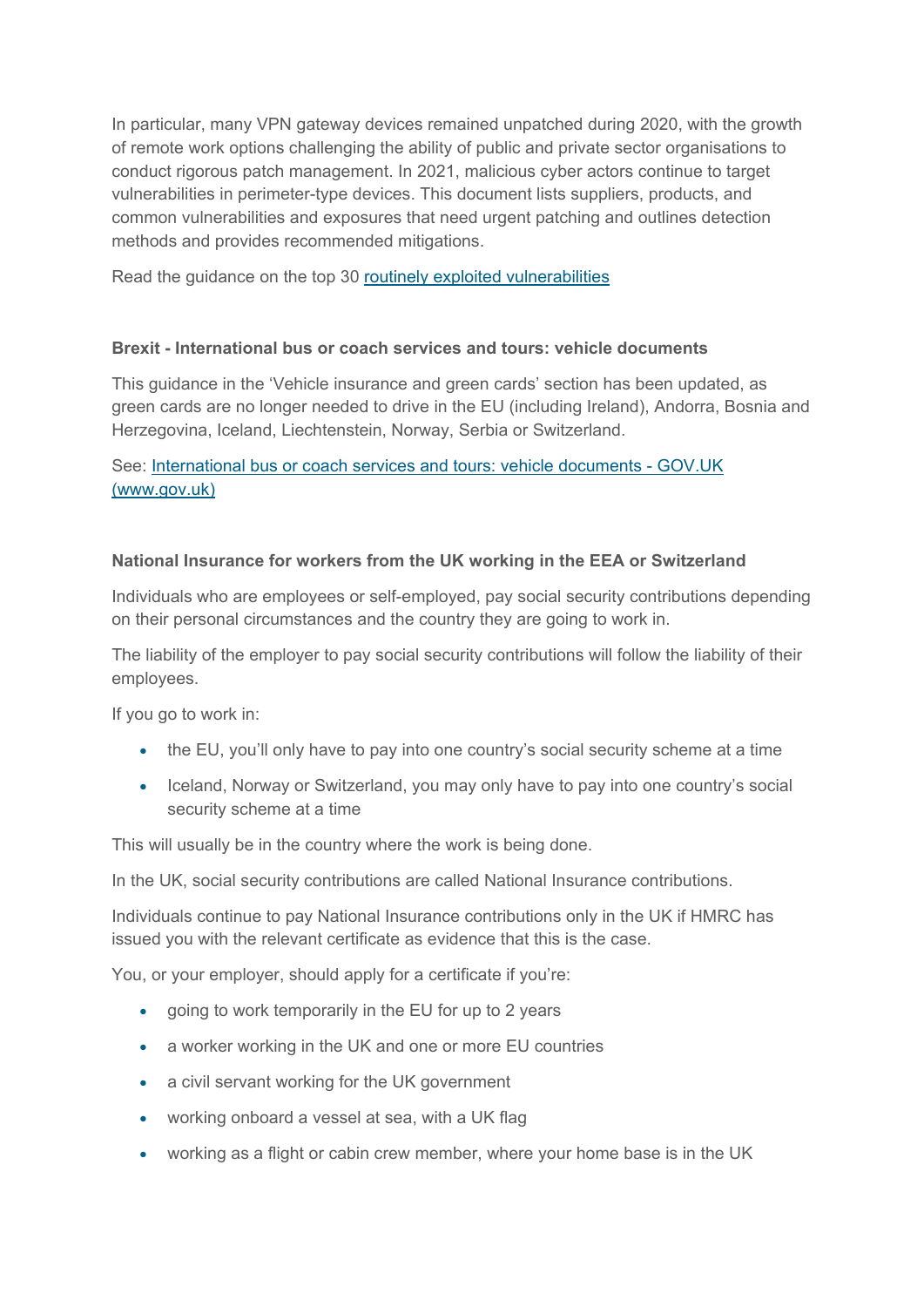For more details see the recently updated HMRC guidance:

# See: National Insurance for workers from the UK working in the EEA or Switzerland -GOV.UK (www.gov.uk)

# **Notify Option to Tax Land and Buildings within 30 days of decision**

Supplies of land and buildings, such as freehold sales, leasing or renting out the property, are normally exempt from VAT. This means that no VAT is payable, but the person making the supply cannot normally recover any of the VAT incurred on property expenses.

However it is possible to waive the exemption, or "opt to tax" the land. For the purposes of VAT, the term 'land' includes any buildings or structures permanently affixed to it. You do not need to own the land in order to opt to tax. Once you have opted to tax all the supplies you make of your interest in the land or buildings will normally be standard-rated, and you will normally be able to recover any VAT you incur in making those supplies. See updated HMRC Notice 742a for details:

#### https://www.gov.uk/guidance/opting-to-tax-land-and-buildings-notice-742a

If you are notifying HMRC of a decision to opt to tax land and buildings, you are normally required to notify HMRC within 30 days by either:

- printing and sending us the notification, signed by an authorised person within the business
- emailing a scanned copy of the signed notification

The 30 day deadline was temporarily extended to 90 days to help businesses and agents during the pandemic. That temporary extension has now ended so for decisions made from 1 August 2021 onwards, you must notify HMRC within 30 days.

See: Changes to notifying an option to tax land and buildings during coronavirus (COVID-19) - GOV.UK (www.gov.uk)

#### **The Queen's Awards for Enterprise**

The Queen's Awards for Enterprise recognise and encourage the outstanding achievements of UK businesses in the fields of:

- **•** innovation
- international trade
- sustainable development
- promoting opportunity (through social mobility)

Businesses of all sizes and from all sectors can apply. The awards are free to enter, and you can apply for more than one award. The deadline for applications is midday on 8 September 2021.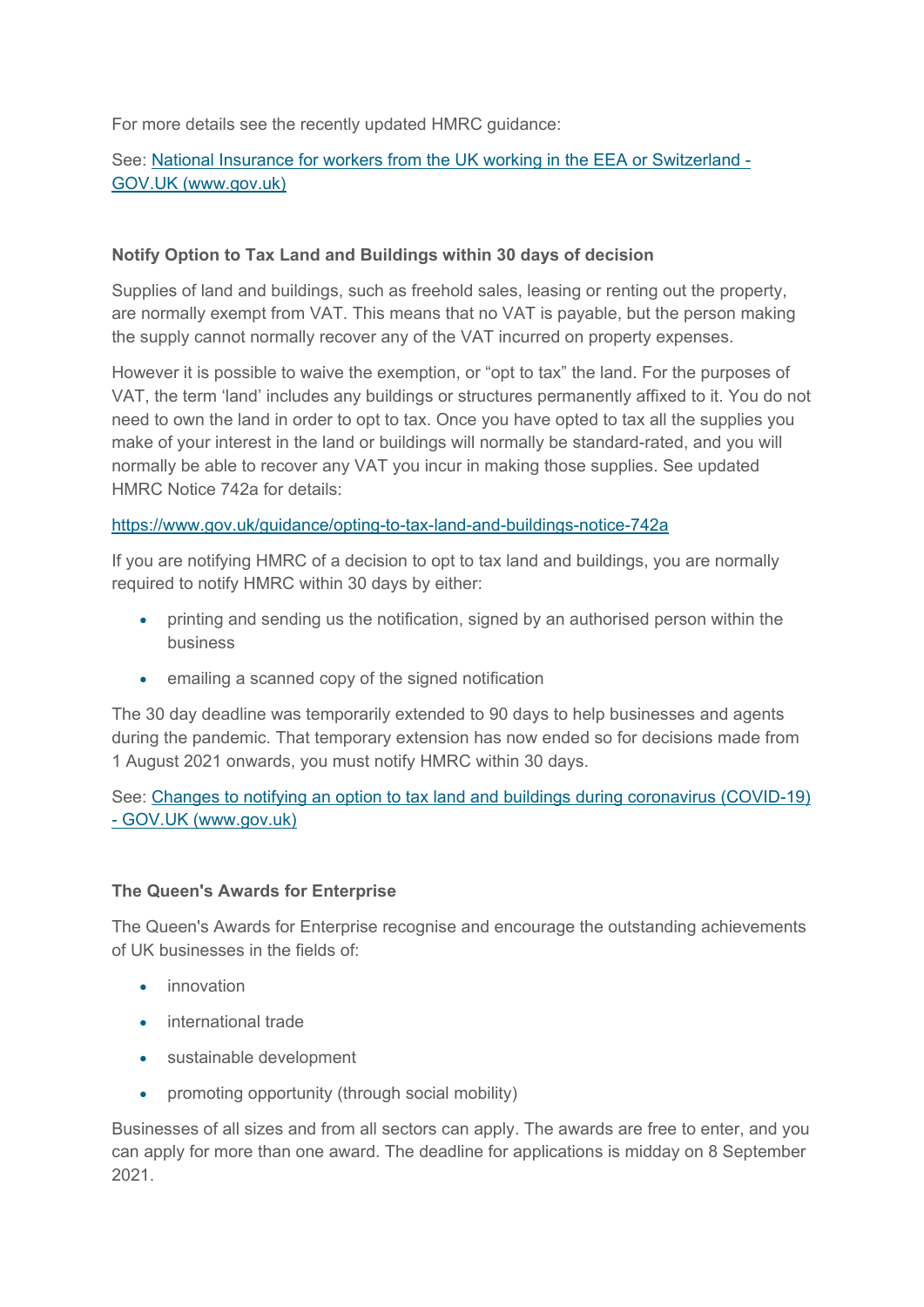Find out how to apply for The Queen's Awards for Enterprise

# **Women in Innovation Awards 2021/22**

Women with exciting, innovative ideas who will inspire others can apply for a £50,000 grant and bespoke business support. The competition opens Monday 23 August 2021.

Innovate UK, as part of UK Research and Innovation, is offering at least 20 Women in Innovation Awards to female entrepreneurs across the UK. The winners will receive a £50,000 grant and a bespoke package of mentoring, coaching and business support.



The aim of this competition is to find women with exciting, innovative ideas and ambitious plans that will inspire others. The awards are for female founders, co-founders or senior decision makers working in businesses that have been operating for at least one year.

Applicants must be confident, with the support of an award, that they can make a significant contribution to a pressing societal, environmental or economic challenge through their innovative project.

The competition is split into 2 phases. In phase 1 the application will be assessed by independent experts. In phase 2 the shortlisted applicants will be interviewed by a panel of experts.

See: Competition overview - Women in Innovation Awards 2021/22 - Innovation Funding Service (apply-for-innovation-funding.service.gov.uk)

# **COVID-19 GOVERNMENT SUPPORT NEWS**

Below is our weekly roundup of changes to government support information generally and for businesses, employers and the self-employed.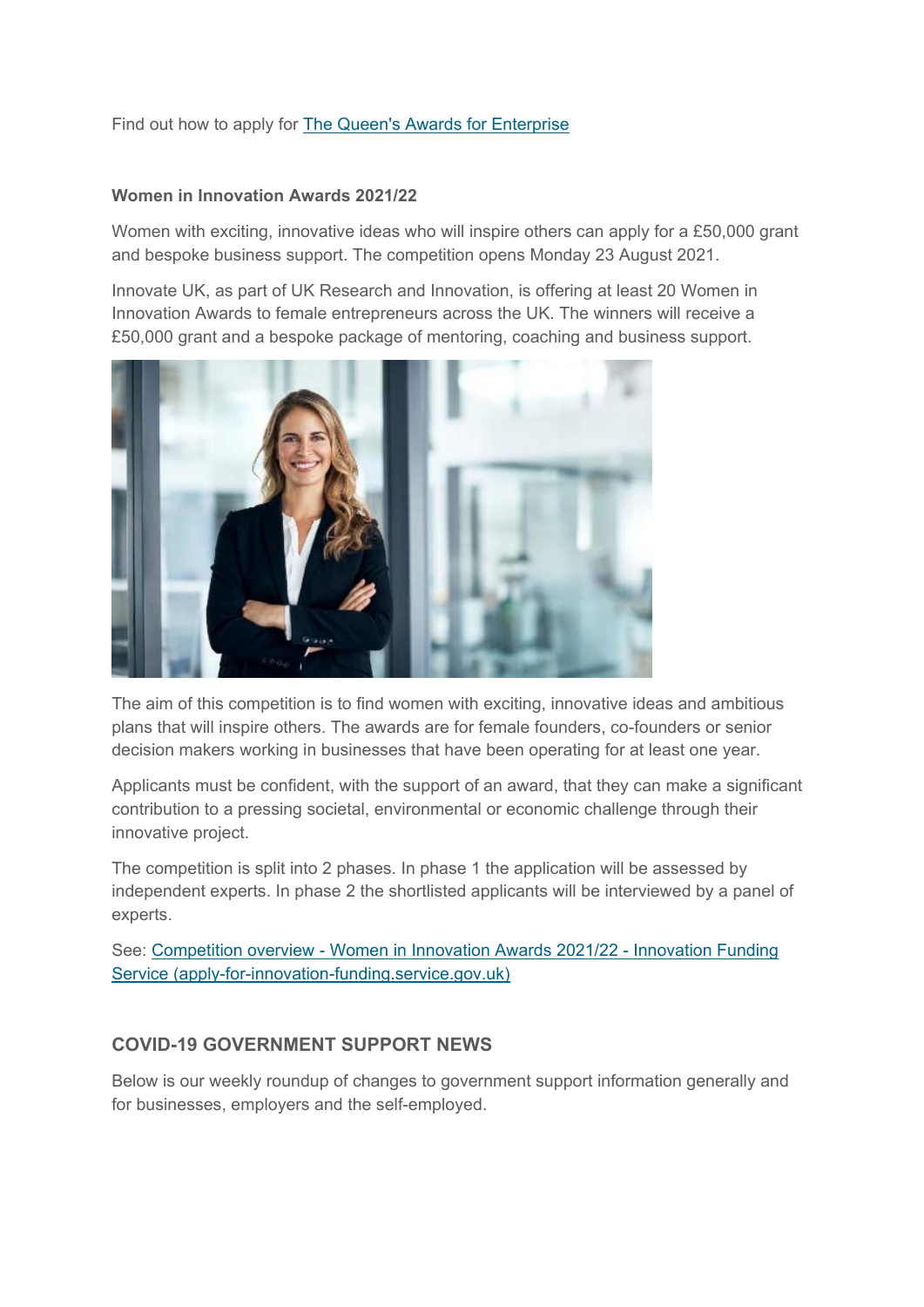# **Coronavirus Job Retention Scheme (CJRS) – free HMRC webinar**

The latest HMRC webinar provides an overview of the CJRS extension, how employers are affected, flexible furloughing, key dates and support available.

This free webinar covers:

- $\bullet$  the extension of the scheme
- how employers will be affected
- flexible furloughing
- key dates
- support available

This live webinar is offered several times - select the date and time that works best for you.

#### Access a recording of this webinar.

If you have missed any of HMRC's other recent webinars, or have been unable to join, you can now view a recording on HMRC's YouTube channel

# **Innovation Self-assessment questionnaire**

Innovate NI's self-assessment tool could help you find out how innovative your business is and get recognition along the way. Innovation can create new value and growth and can lead to long-term benefits.

To help local businesses actively engage in innovation, Innovate NI has developed an Innovation Accreditation Programme that consists of:

- a four-step innovation framework to take you from ideation to commercialisation
- an innovation recognition scheme to help you gain recognition for your efforts

Supporting this framework and scheme is an innovation self-assessment tool, a simple online questionnaire that enables you to:

- discover how innovative your business is
- join the framework
- receive the corresponding recognition

When you complete the questionnaire, the results suggest where your business sits on the framework and tells you how to progress through the different innovation levels.

Following successful completion of each level, you can achieve Bronze, Silver, Gold and Platinum Innovator status and receive official recognition from the Department for the Economy (DfE). You can also get promotional materials to help market your business as an innovative enterprise.

See: Is your business innovating? | Innovate NI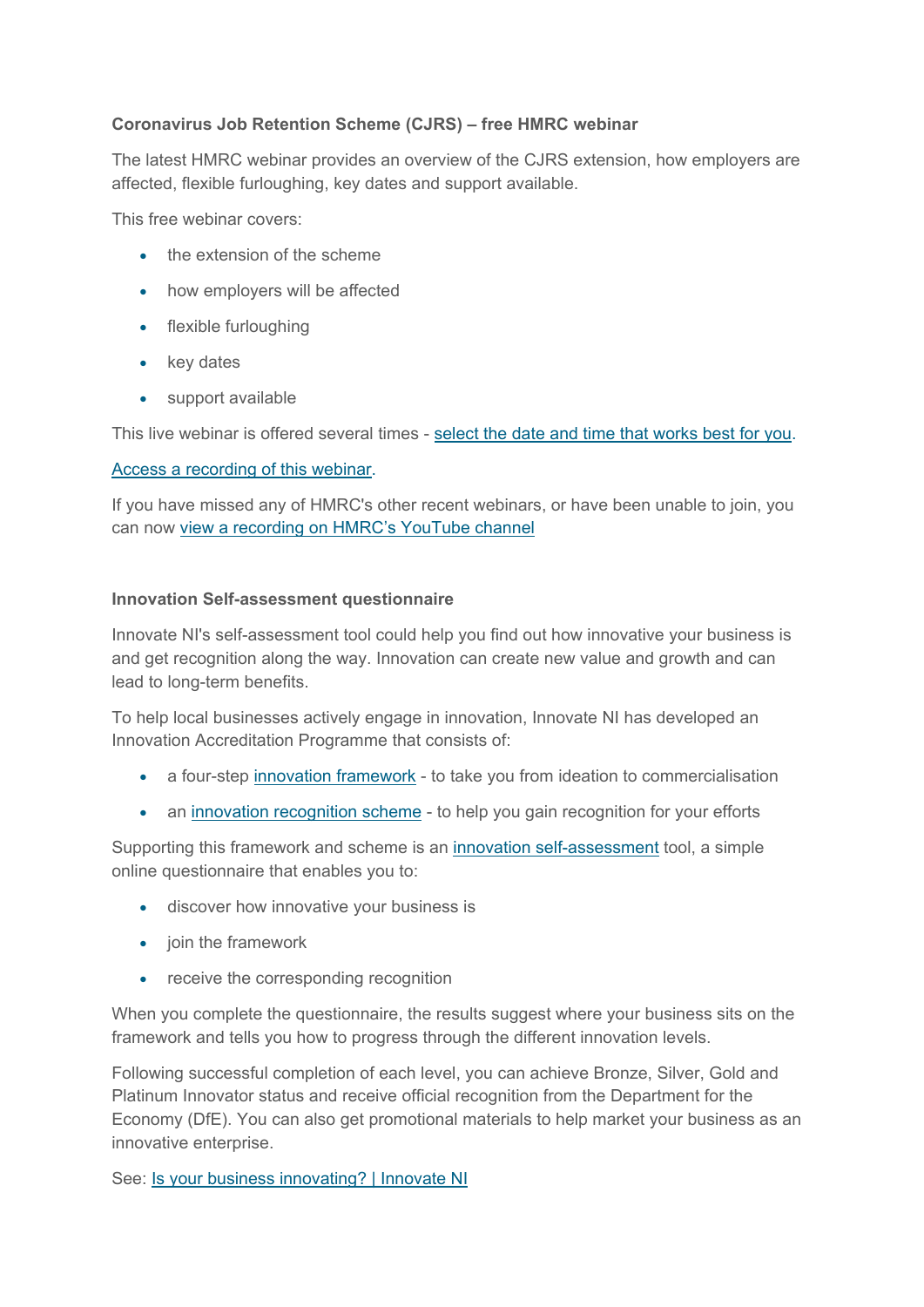# **Vaccine certificate availability extended**

Northern Ireland vaccine certificates are now available for those travelling abroad up to and including 17 August. The certificates provide Northern Ireland citizens with official confirmation that they have received both their COVID-19 vaccinations in Northern Ireland. They are available in digital format – via an app for your phone or a pdf file for printing.

If you cannot apply online, you can request a paper version by phone – this process will take longer than the digital process and it may take up to 10 working days for the printed paper version to arrive.

See: Coronavirus (COVID-19): COVID certificate for NI residents | nidirect

# **Support for construction industry to meet rising costs**

Finance Minister, Conor Murphy, has announced steps being taken to help government contractors with the rising costs of raw materials. Minister Murphy said**: "**Covid-19 has had a huge impact on the availability of construction materials with global demand, product shortages and delivery delays leading to market volatility and increased prices."

The Executive has agreed proposals to make provision to manage delays in supplies and to include mechanisms in existing and new contracts to make allowances for inflationary prices. This will provide vital support to our construction industry which will play a key role in our economic recovery while also ensuring important government projects such as schools, hospitals and infrastructure projects are delivered.

See: Murphy announces support for construction industry to meet rising costs | Department of Finance (finance-ni.gov.uk)

#### **Re-opening of EFS Wider**

DAERA Minister, Edwin Poots MLA, has announced that Tranche 5 of the Wider Level of the Environmental Farming Scheme (EFS) will open for applications on 16 August 2021.

EFS Wider Level applies to land outside areas of environmental designation and as such will be available to most farmers in Northern Ireland. Applicants simply choose which options they feel best suit the needs of their farm business and then submit an application for the land they will have control of for the five year duration of the scheme.

Launching Tranche 5 of the Scheme, Minister Poots said: "EFS supports farmers to implement environmentally beneficial methods on their land. It aims to protect and enhance biodiversity and water quality and mitigate against climate change by sequestering carbon.

"I have therefore taken the decision to open a fifth tranche of EFS Wider for applications from 16 August 2021. The application process must be completed online, and if anyone requires help with this process, my staff within the EFS team can offer assistance on 0300 200 7848 or via email at efs@daera-ni.gov.uk."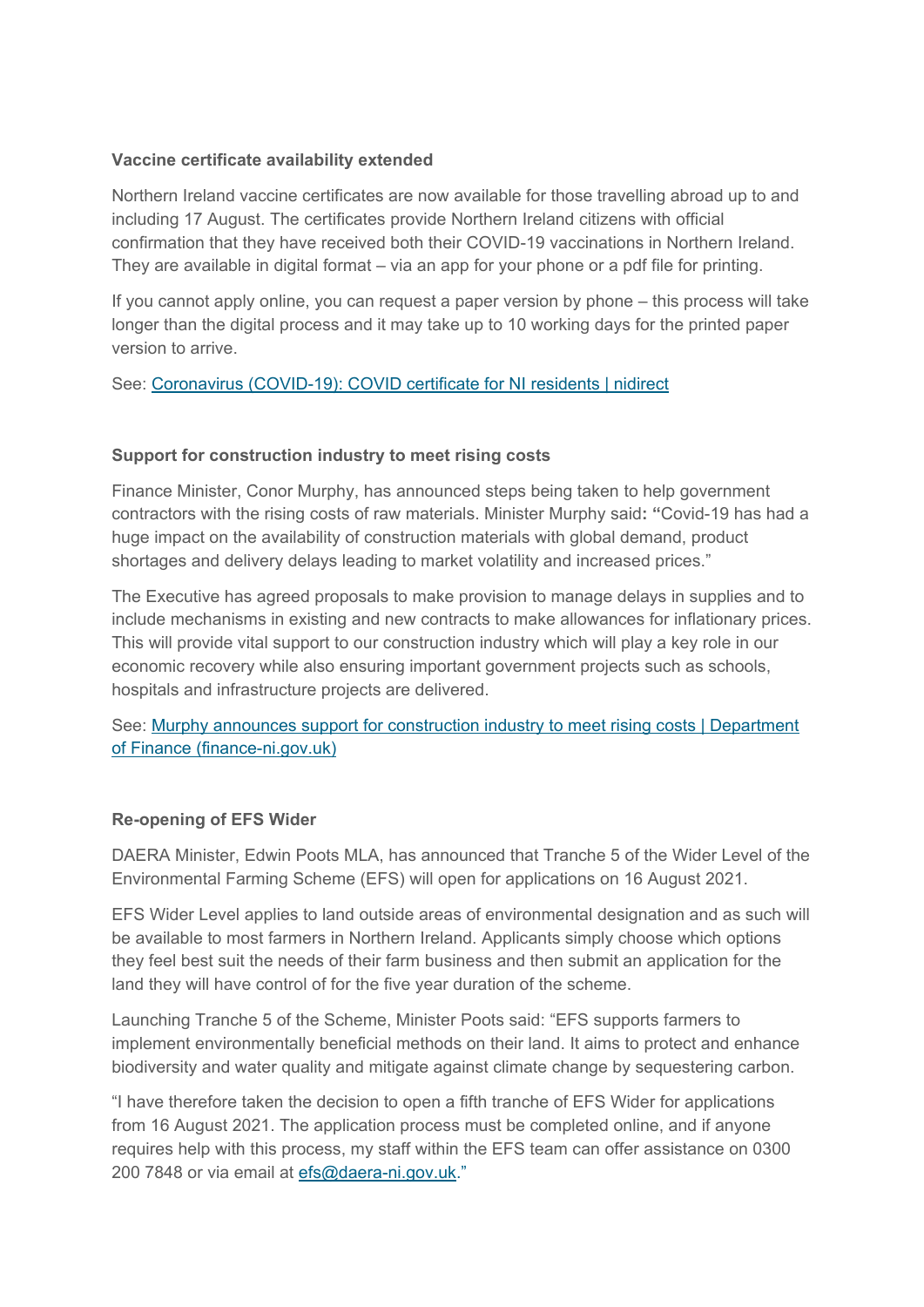See: Prepare now for the re-opening of EFS Wider | Department of Agriculture, Environment and Rural Affairs (daera-ni.gov.uk)

# **Tourism Challenge Fund competition for Antrim and Newtownabbey**

As part of Antrim and Newtownabbey Borough Council's COVID-19 recovery plans, a new tourism challenge competition has been launched aimed at encouraging new experiences, services and attractions to start-up and/or expand in the tourism and hospitality sector.

Entrepreneurs can pitch for up to a 75 per cent grant to help test the feasibility of their new business idea. If the idea has the potential to become a success, they will be able to apply for seed funding of up to £50,000 per scheme to make the idea become a reality.

Expressions of Interest are invited from individuals or organisations which meet the following criteria:

- 1. Business applicants must have their operating business address in the Antrim and Newtownabbey Borough Council Area.
- 2. The proposed business opportunity must be located within and delivered within the Borough.
- 3. The business idea must meet the bespoke needs of visitors and tourists.
- 4. The business idea must be non-discriminatory to all Section 75 groups (persons of different religious belief, political opinion, racial group, age, marital status or sexual orientation, men and women generally, persons with a disability and persons without, persons with dependants and persons without).

Applications close at 14:00 on Friday 20 August 2021.

See: Read the full guidance notes and apply

#### **Business start-up grants**

Armagh City, Banbridge and Craigavon Borough Council's new scheme will offer a limited number of cash grants of up to £500 to assist with the development of new businesses across the borough.

Now accepting applications, the scheme is open to new start-ups based in the borough who:

- have joined the Go For It Programme since 1 July 2021
- will have completed their business plan by 30 September 2021
- will begin trading within six months of finishing the programme
- can demonstrate potential for business growth